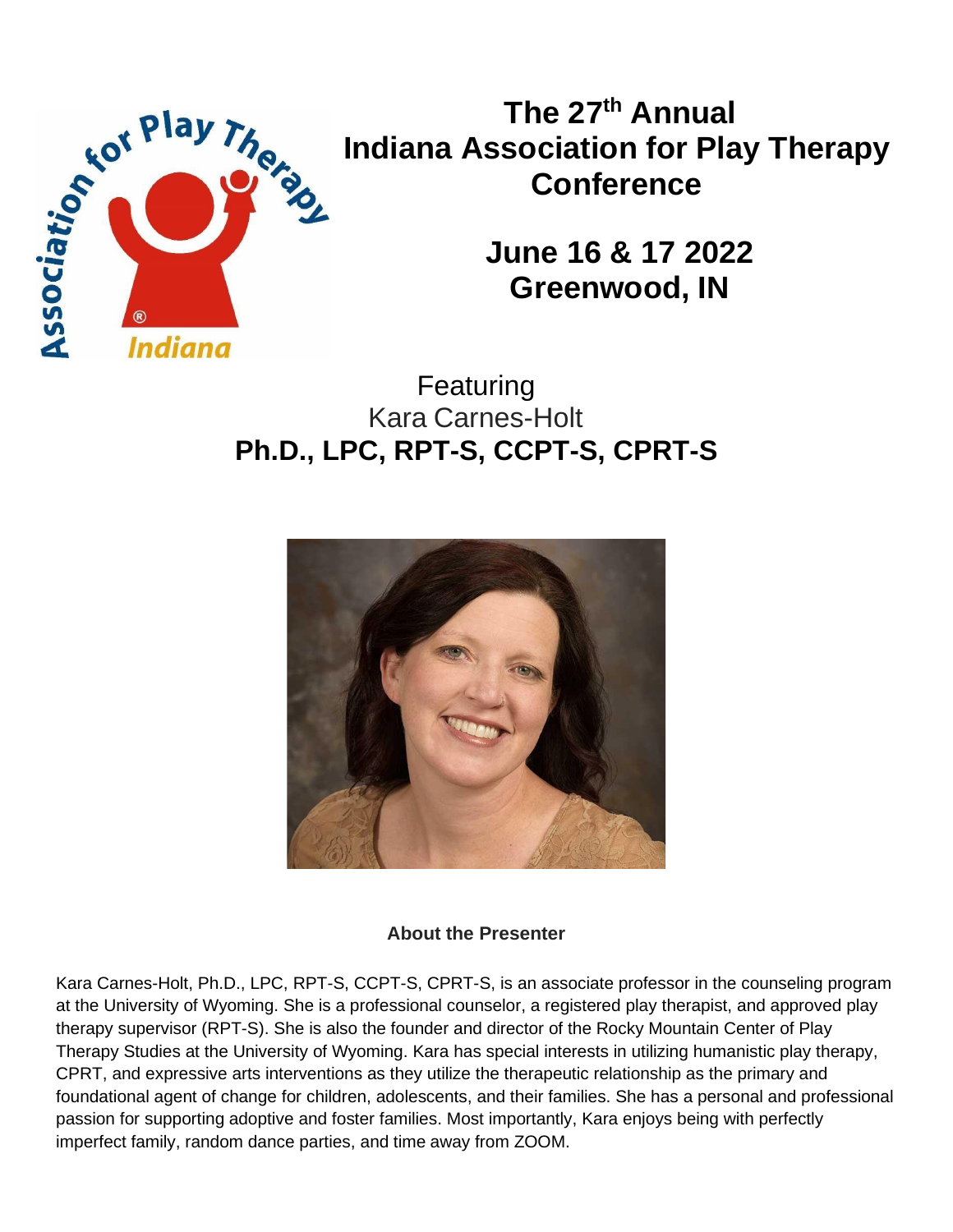## **Day 1: What Children Need Most: Strategies and Tools for Effective Parent Consultations Within the Play Therapy Process**

Play therapists may often lack confidence or the practical skills to effectively work with parents in the play therapy consultation process. Parent consultations can serve as a setting to empower parents with skills for understanding and guiding their child during difficult times. Participants will learn conceptualization techniques that help therapists better understand and connect with different types of parents and other adults who comprise children's interpersonal systems. When parents feel connected to the therapist, it increases the likelihood for their continued investment and involvement in their child's therapy, and their willingness to follow through with the therapist's therapeutic suggestions. This training will provide counselors a model to assist parents with increased self -understanding, specific strategies, and the ability to reframe difficult behaviors from a relationship-based model.

### **Day 2: Healing Relational Trauma and Attachments Through Humanistic Play Therapy**

Description: Children deserve the experience of belonging to a family that prizes and nurtures the unique abilities and gifts they have to offer the world, but attachment disruptions coupled with trauma often compromise a child's ability to feel safe, loved, and accepted in the context of a positive relationship. Early life experiences lay the foundation for children's holistic development and secure primary relationships, the most significant determinants of healthy development. Early relational experiences can hinder children's ability to form secure attachments and impair their ability to form close emotional connections with others. Humanistic play therapy utilizes the power of the therapeutic relationship to support children and their caregivers on this healing journey throughout the lifespan.

> **Ethics Fee already included in conference cost**



Ethics Presenter: *Davi Stein-Kiley, LCSW, LMFT, LCAC, RPT-S*

**Ethics Training is Back during Lunch on June 16th**

Once upon a time, Davi had a dream to design toys, and that love for play led toward play therapy, where she has found "home" for healing the hearts of children and guiding other professionals in both sound and ethical use of the playful healing methods. Stein-Kiley has been a play therapy practitioner for more than 30 years. She is the owner of Kiley Consulting and Counseling in Plainfield, Indiana. She is a Certified Brainspotting Clinician and serves on the board of World Association for Sand Therapy Professionals, Hendricks County Mental Wellness Coalition/Ethics Committee, and currently a doctoral candidate in Behavioral Science at the International University for Graduate Studies.

## **Ethics Training (1 CE):** *Ethical considerations in providing family play therapy with children and family members.*

In the context of family play therapy, working with youth and their families can present significant challenges that require ethical problem solving on the part of the clinician. Clinicians are not only responsible for the psychosocial wellbeing of their child clients, but also that of their caregivers and other family members. (Maragokis, 2021, Crane& Myrick, 2018). Some of these challenges may include the extent of confidentiality, privacy, appropriate context for the play therapy, and promoting positive rapport among all family members (Voltelen, 2018).

Presentation participants will be provided with a Play therapy ethical decision-making model (Seymour & Rubin, 2006) to support clarification of process in family play therapy while also maintaining professional goals. Maintaining competence, informed consent, confidentiality, and adequate boundaries are modern challenges for today's clinicians. Presentation participants will also be able to create a goal plan for ethical management of situations in play therapy where ethical dilemmas arise.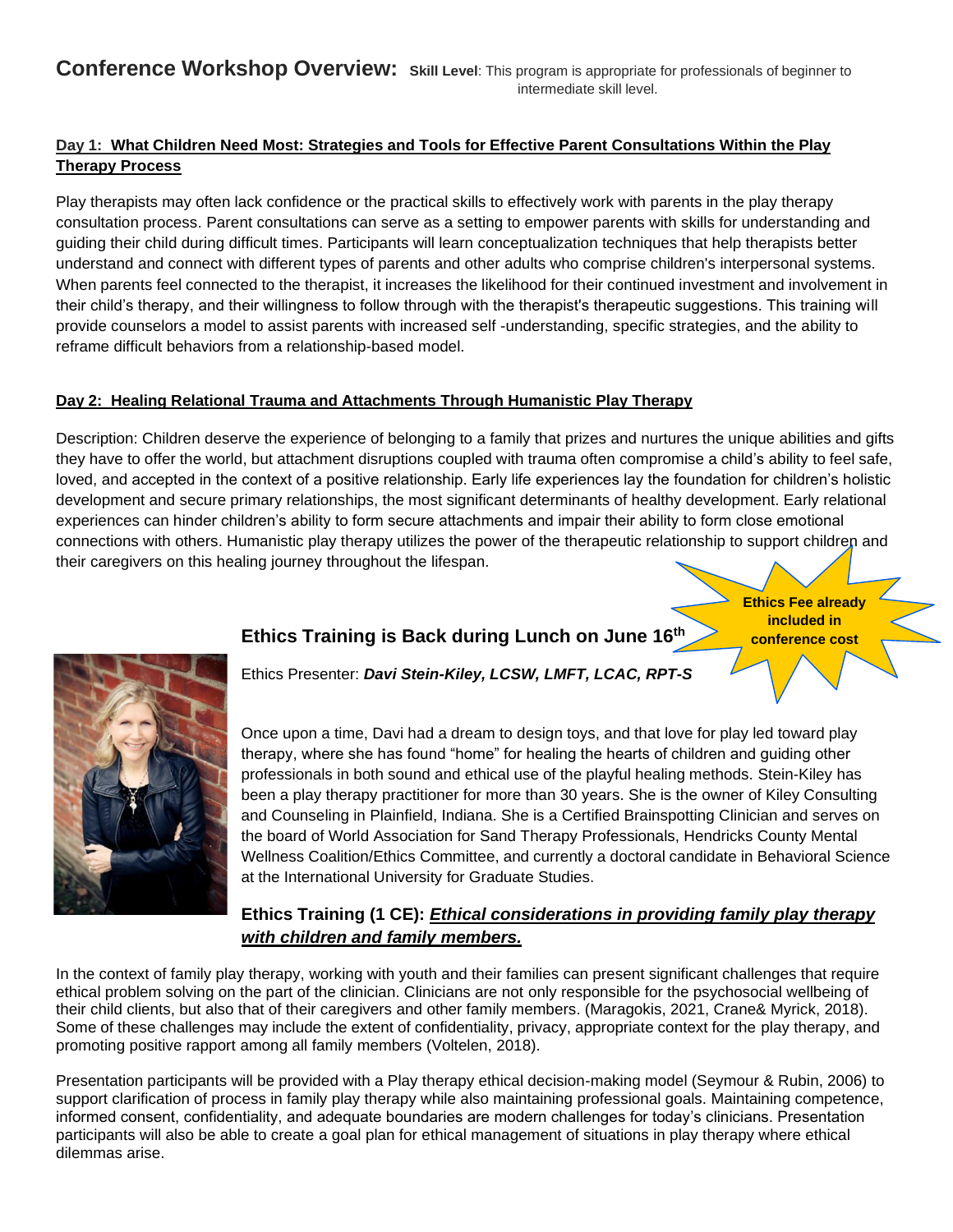## **Conference Schedule**

### **Thursday June 16th Friday June 17th**

8:00 – 8:30 Registration 8:00 – 8:15 Registration 8:30 – 11:45 Presentation (Break 10 – 10:15 AM) 8:15 – 11:45 Presentation (Break 10 – 10:15 AM) 11:45 – 12:15 Lunch (Provided) 11:45 – 12:15 Lunch (Provided) 12:15 – 1:15 Ethics Workshop 12:15 – 1:00 Annual Meeting 1:15 – 4:30 Presentation (Break 2:30 – 2:45) 1:00 – 4:00 Presentation (Break 2:30-2:45) **CE Hrs: 6.00 hrs. CE Hrs: 6.00 hrs. CE Hrs: 1.00 (Ethics Workshop)**

**ADA**: If you have special needs, please contact Jill Hunsberger via email at [Inapt4u@gmail.com](mailto:jehunsberger@sbcglobal.net) or by phone at (317) 332-4843. The conference center does have an alternate entrance to accommodate needs.

### **Conference Location: Lodging:**

**Valle Vista Conference Center Home2 Suites by Hilton** (317) 851-8518 755 E Main St.  $\frac{5215 \text{ Noggle Way}}{2}$  May Indianapolis, IN 46237 Greenwood, IN 46143 **Example 20** \*Link for special group rate. If calling, please reference (317) 882- 2955 block for IN Association for Play Therapy Group **<https://group.home2suites.com/2fgf7s>**

### *LAST DAY TO BOOK AT SPECIAL RATE: 5/15/2022*

## **Continuing Education**

**Continuing education credit for this event is co-sponsored by the Indiana Assoc. for Play Therapy and** *The* Institute for Continuing Education. The program offers a total of 12.00 contact hours, with full daily attendance **required. The Ethics Workshop offers 1.00 contact hours, with full attendance required. It is the responsibility of participants of the Ethics workshop to determine if the content meets regulations of their licensing/certification board. The CE processing fee is included with registration. Continuing education forms will be available onsite. CE verification will be mailed to applicants following the Conference. If you have any questions regardingcontinuing education, the program, speakers, grievance issues, or learning objectives, please contact** *The Institute* **at: 800-557-1950; email: [instconted@aol.com](mailto:instconted@aol.com)**

**Psychology:** The Institute for Continuing Education is an organization approved by the American Psychological Association to sponsor continuing education for psychologists. The Institute for Continuing Education maintains responsibility for this program and its content.

**Counseling/MFT**: For counselors seeking CE credit**,** The Institute for Continuing Education will submit a co-sponsorship application to NBCC for this program. This website will be updated for accreditation.

**Social Work:** This program has been approved for 6.00 social work continuing education hours per day for re-licensure, in accordance with 258 CMR, NASW-MA Chapter CE Approving Program. Authorizations: *Indiana Behavioral Health* and Human Services Licensing Board, Provider 98000996A, expiration 4/1/2023.

**Play Therapy:** The Institute for Continuing Education is approved by the Association for Play Therapy to sponsor continuing education specific to play therapy. The Institute maintains responsibility for the program. APT Provider 98-040.